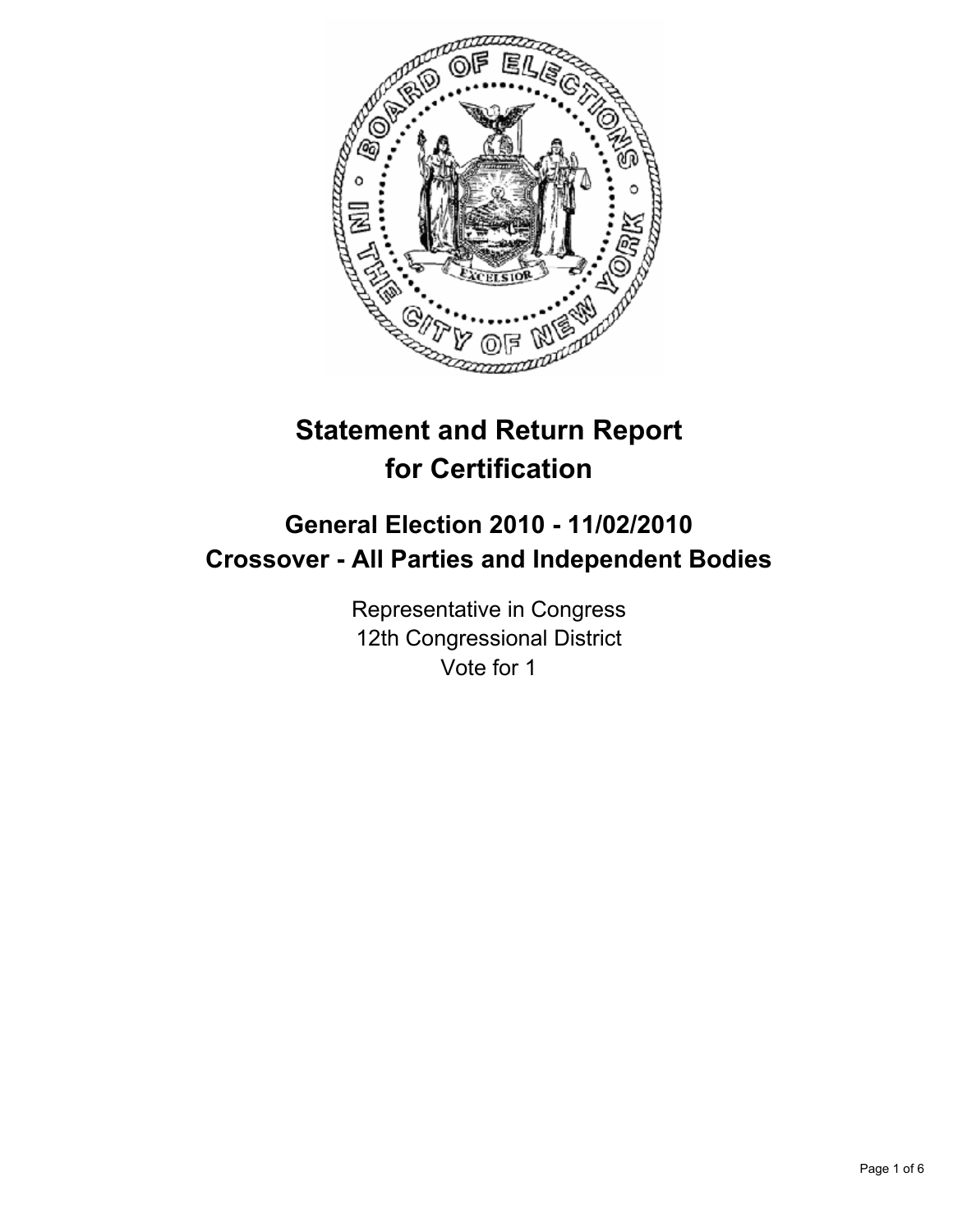

# **New York County**

| <b>PUBLIC COUNTER</b>                | 15,052         |
|--------------------------------------|----------------|
| <b>EMERGENCY</b>                     | 0              |
| <b>ABSENTEE/MILITARY</b>             | 171            |
| <b>FEDERAL</b>                       | 74             |
| <b>AFFIDAVIT</b>                     | 420            |
| <b>Total Ballots</b>                 | 15,717         |
| NYDIA M VELAZQUEZ (DEMOCRATIC)       | 11,032         |
| ALICE GAFFNEY (CONSERVATIVE)         | 566            |
| NYDIA M VELAZQUEZ (WORKING FAMILIES) | 1,001          |
| (NONE) (WRITE-IN)                    | 1              |
| CARLE BROWN (WRITE-IN)               | 1              |
| CAROLYN MALONEY (WRITE-IN)           | 1              |
| CLAUDIA BUTERA (WRITE-IN)            | 1              |
| MATTHEW BLOCH (WRITE-IN)             | $\overline{2}$ |
| NO NAME (WRITE-IN)                   | 4              |
| NOBODY (WRITE-IN)                    | 1              |
| NONE (WRITE-IN)                      | 1              |
| NONE OF THE ABOVE (WRITE-IN)         | 1              |
| NONE OF THESE (WRITE-IN)             | 1              |
| NOT FOR WALL STREET (WRITE-IN)       | 1              |
| TONY AVELLA (WRITE-IN)               | 1              |
| <b>Total Votes</b>                   | 12,615         |
| Unrecorded                           | 3,102          |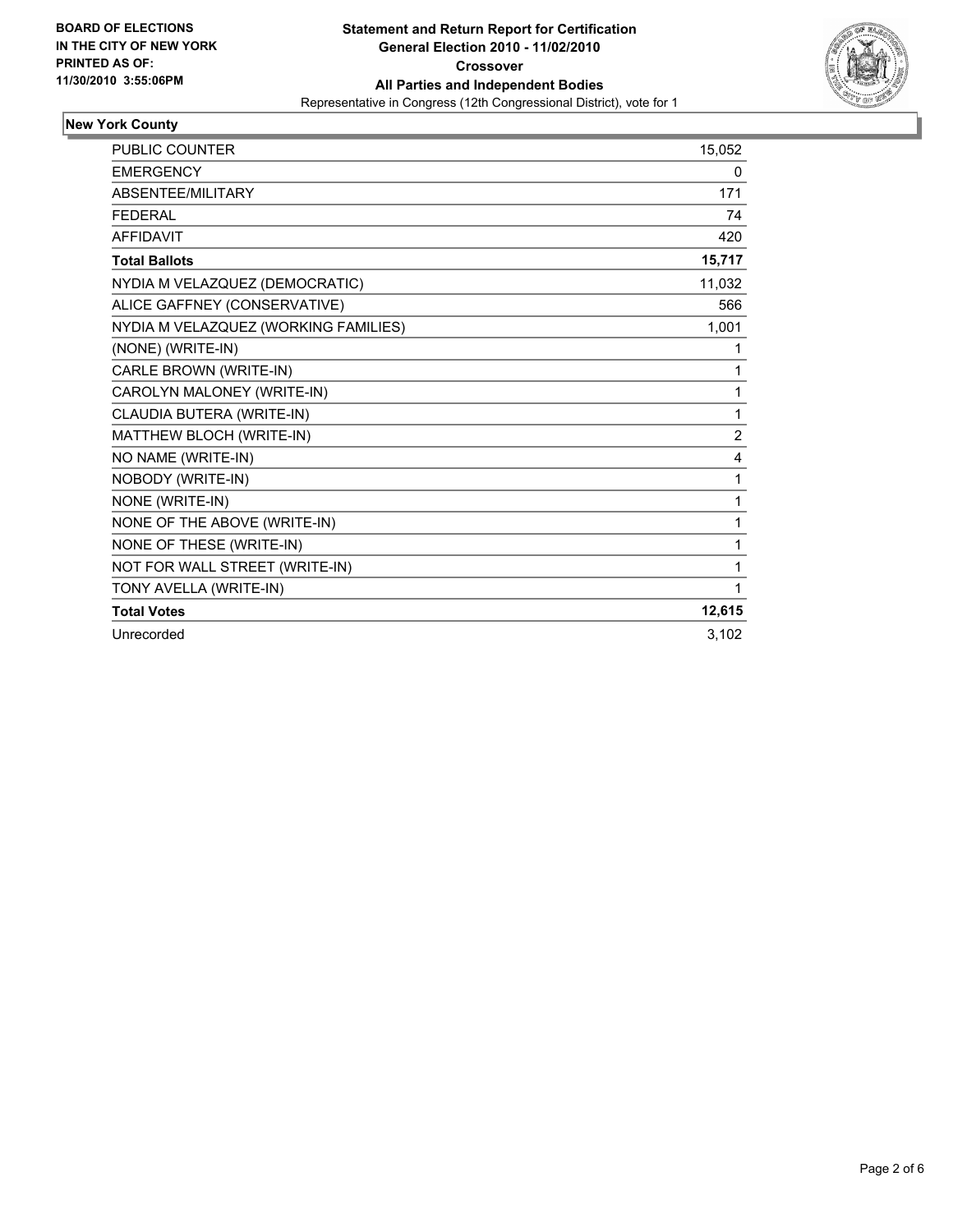

### **Kings County**

| PUBLIC COUNTER                       | 55,041                  |
|--------------------------------------|-------------------------|
| <b>EMERGENCY</b>                     | 7                       |
| ABSENTEE/MILITARY                    | 840                     |
| <b>FEDERAL</b>                       | 295                     |
| <b>AFFIDAVIT</b>                     | 1,911                   |
| <b>Total Ballots</b>                 | 58,094                  |
| NYDIA M VELAZQUEZ (DEMOCRATIC)       | 41,490                  |
| ALICE GAFFNEY (CONSERVATIVE)         | 2,702                   |
| NYDIA M VELAZQUEZ (WORKING FAMILIES) | 6,309                   |
| ADAM BARBENEL FRIED (WRITE-IN)       | 1                       |
| DANIEL SALVATORE (WRITE-IN)          | 1                       |
| EDOLPHUS TOWNS (WRITE-IN)            | 2                       |
| ERNEST HEMINGWAY (WRITE-IN)          | 1                       |
| <b>GEORGE MARTINEZ (WRITE-IN)</b>    | 3                       |
| <b>GLADYS ROE (WRITE-IN)</b>         | $\mathbf{1}$            |
| JIMMY MCMILLAN (WRITE-IN)            | 1                       |
| KATE SUISMAN (WRITE-IN)              | $\mathbf{1}$            |
| KURT BRAUNCHLER (WRITE-IN)           | $\overline{2}$          |
| LINDSAY LOHAN (WRITE-IN)             | $\mathbf 1$             |
| LISA SUMMA (WRITE-IN)                | 1                       |
| MICAH SHERMAN (WRITE-IN)             | $\mathbf{1}$            |
| MICHAEL MCMAHON (WRITE-IN)           | $\overline{\mathbf{c}}$ |
| MICHAEL WAELH (WRITE-IN)             | 1                       |
| MICHELE HOLMES (WRITE-IN)            | 1                       |
| NYDIA VELAZQUEZ VOID (WRITE-IN)      | $\mathbf{1}$            |
| PAUL FRITSKY (WRITE-IN)              | 2                       |
| ROSHHIND FINK (WRITE-IN)             | 1                       |
| RUDOLPH GIULIANI (WRITE-IN)          | 2                       |
| STEPHANE EISENBERG (WRITE-IN)        | $\mathbf 1$             |
| VIADMIR VIZMER (WRITE-IN)            | 1                       |
| <b>Total Votes</b>                   | 50,529                  |
| Unrecorded                           | 7,565                   |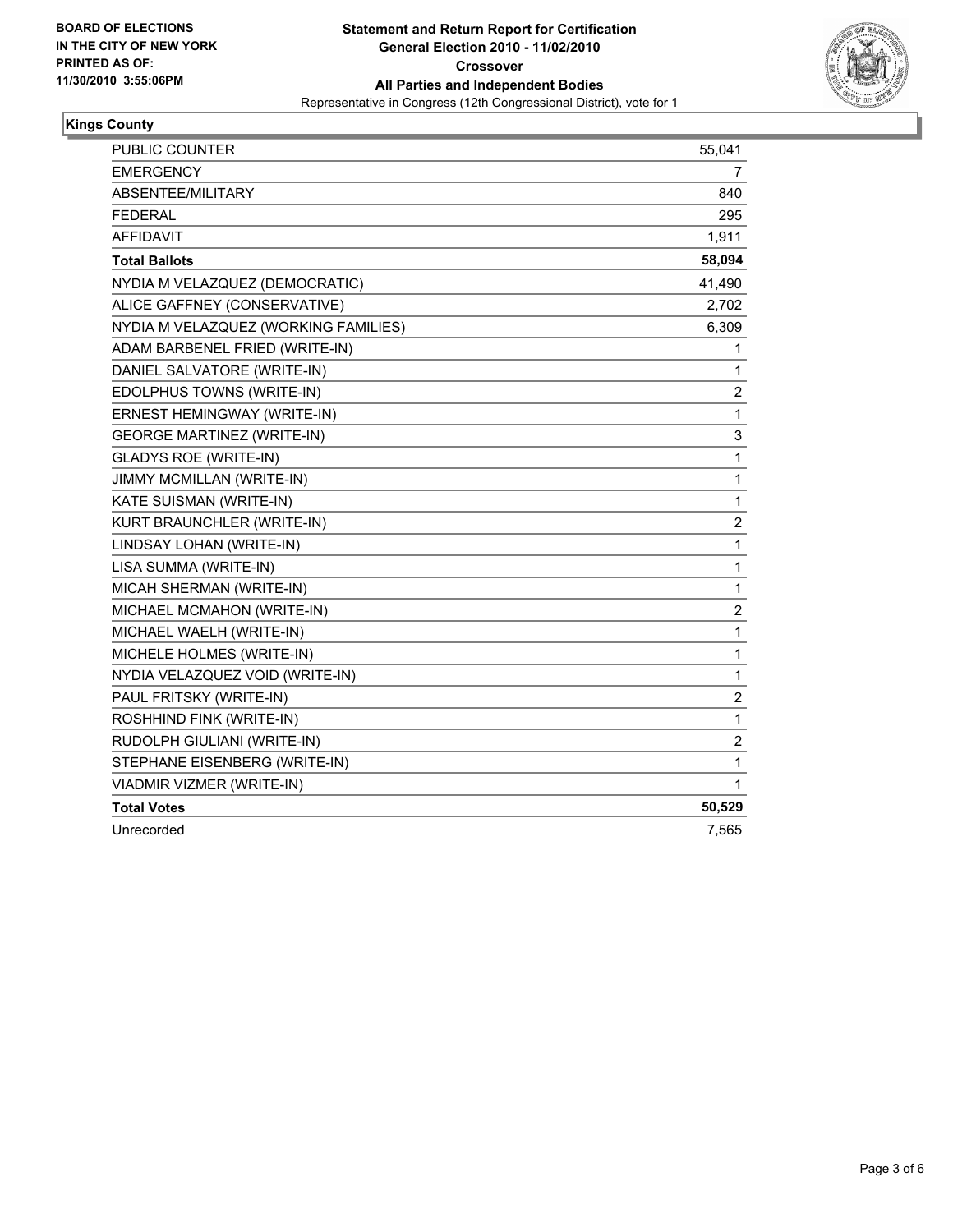

#### **Queens County**

| <b>PUBLIC COUNTER</b>                | 12,457 |
|--------------------------------------|--------|
| <b>EMERGENCY</b>                     | 0      |
| <b>ABSENTEE/MILITARY</b>             | 201    |
| <b>FEDERAL</b>                       | 64     |
| <b>AFFIDAVIT</b>                     | 220    |
| <b>Total Ballots</b>                 | 12,942 |
| NYDIA M VELAZQUEZ (DEMOCRATIC)       | 8,064  |
| ALICE GAFFNEY (CONSERVATIVE)         | 1,214  |
| NYDIA M VELAZQUEZ (WORKING FAMILIES) | 728    |
| <b>BOB TURNER (WRITE-IN)</b>         | 1      |
| DAVID RYAN BRUMSER (WRITE-IN)        | 1      |
| JOHN S BOUGIAMAS (WRITE-IN)          | 1      |
| JOHN WOJUWSKI (WRITE-IN)             | 1      |
| NO NAME (WRITE-IN)                   | 7      |
| NONE (WRITE-IN)                      | 1      |
| RAYMOND GEE (WRITE-IN)               | 1      |
| RAYMONF GAZER ESN (WRITE-IN)         | 1      |
| WALTER N IWACHOW (WRITE-IN)          | 1      |
| <b>Total Votes</b>                   | 10,021 |
| Unrecorded                           | 2,921  |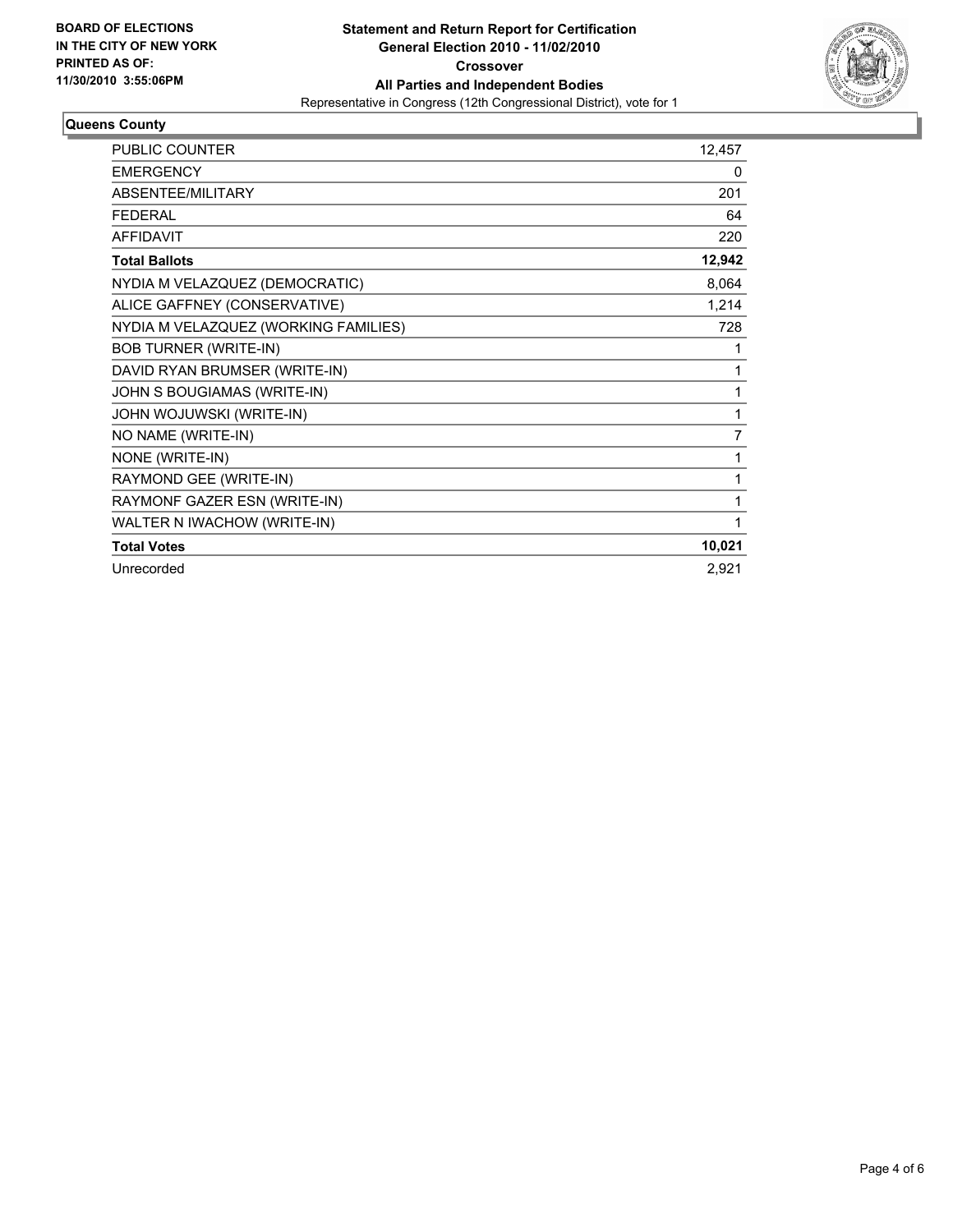

### **Total for Representative in Congress (12th Congressional District)**

| <b>PUBLIC COUNTER</b>                | 82,550 |
|--------------------------------------|--------|
| <b>EMERGENCY</b>                     | 7      |
| ABSENTEE/MILITARY                    | 1,212  |
| <b>FEDERAL</b>                       | 433    |
| <b>AFFIDAVIT</b>                     | 2,551  |
| <b>Total Ballots</b>                 | 86,753 |
| NYDIA M VELAZQUEZ (DEMOCRATIC)       | 60,586 |
| ALICE GAFFNEY (CONSERVATIVE)         | 4,482  |
| NYDIA M VELAZQUEZ (WORKING FAMILIES) | 8,038  |
| (NONE) (WRITE-IN)                    | 1      |
| ADAM BARBENEL FRIED (WRITE-IN)       | 1      |
| <b>BOB TURNER (WRITE-IN)</b>         | 1      |
| CARLE BROWN (WRITE-IN)               | 1      |
| CAROLYN MALONEY (WRITE-IN)           | 1      |
| CLAUDIA BUTERA (WRITE-IN)            | 1      |
| DANIEL SALVATORE (WRITE-IN)          | 1      |
| DAVID RYAN BRUMSER (WRITE-IN)        | 1      |
| EDOLPHUS TOWNS (WRITE-IN)            | 2      |
| ERNEST HEMINGWAY (WRITE-IN)          | 1      |
| <b>GEORGE MARTINEZ (WRITE-IN)</b>    | 3      |
| <b>GLADYS ROE (WRITE-IN)</b>         | 1      |
| JIMMY MCMILLAN (WRITE-IN)            | 1      |
| JOHN S BOUGIAMAS (WRITE-IN)          | 1      |
| JOHN WOJUWSKI (WRITE-IN)             | 1      |
| KATE SUISMAN (WRITE-IN)              | 1      |
| KURT BRAUNCHLER (WRITE-IN)           | 2      |
| LINDSAY LOHAN (WRITE-IN)             | 1      |
| LISA SUMMA (WRITE-IN)                | 1      |
| MATTHEW BLOCH (WRITE-IN)             | 2      |
| MICAH SHERMAN (WRITE-IN)             | 1      |
| MICHAEL MCMAHON (WRITE-IN)           | 2      |
| MICHAEL WAELH (WRITE-IN)             | 1      |
| MICHELE HOLMES (WRITE-IN)            | 1      |
| NO NAME (WRITE-IN)                   | 11     |
| NOBODY (WRITE-IN)                    | 1      |
| NONE (WRITE-IN)                      | 2      |
| NONE OF THE ABOVE (WRITE-IN)         | 1      |
| NONE OF THESE (WRITE-IN)             | 1      |
| NOT FOR WALL STREET (WRITE-IN)       | 1      |
| NYDIA VELAZQUEZ VOID (WRITE-IN)      | 1      |
| PAUL FRITSKY (WRITE-IN)              | 2      |
| RAYMOND GEE (WRITE-IN)               | 1      |
| RAYMONF GAZER ESN (WRITE-IN)         | 1      |
| ROSHHIND FINK (WRITE-IN)             | 1      |
| RUDOLPH GIULIANI (WRITE-IN)          | 2      |
| STEPHANE EISENBERG (WRITE-IN)        | 1      |